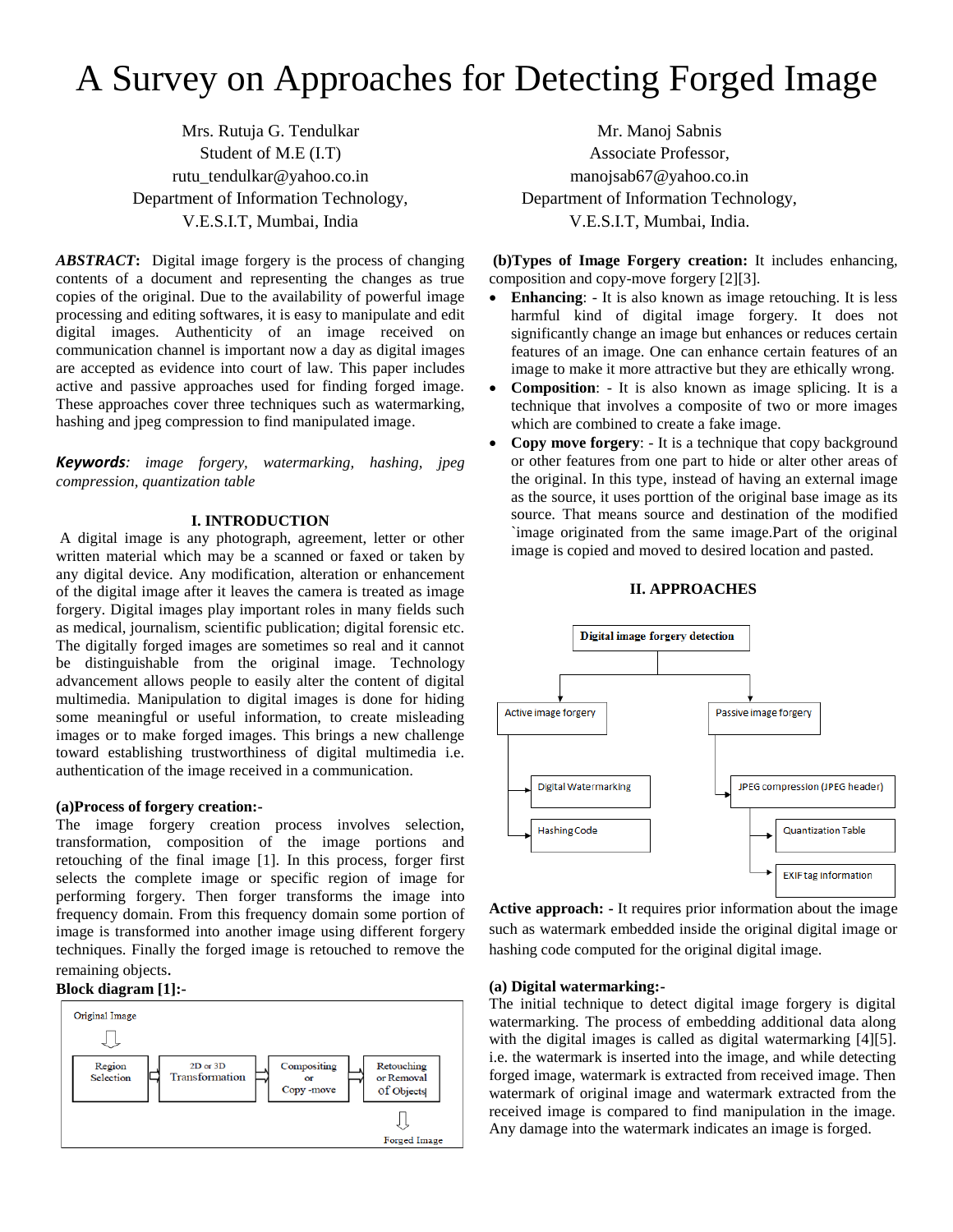Block diagram of a general watermark embedding system:-



Block diagram of a general watermark extraction system:-



In the watermark embedding system, a watermark is inserted into the original image. A watermark is a binary bit sequence. Security key is used to prevent unauthorized users from generating legitimate watermarked signals. The watermark selected for embedding should not distort the original image transmitted over the network.

# **(b) Hashing Code:-**

An image hash is a distinctive signature which represents the visual content of the image in a compact way i.e. usually just few bytes [6]. Image hash calculated for an image should be robust against any manipulation taking place in an image. Hash code should be unique for each image i.e. it should be different for different images and tampered images. Image hashing technique is used to find the originality of an image received on communication network. An image hash is calculated based on the visual contents of the image with selected features. Then it is sent with the original image in the form of tag. When an image is received on the network, its hash is computed at the destination to verify the reliability of received image. Then newly computed hash is compared with the hash code of the original image. If both differ then it indicates forged image.

Block diagram for Generating hash code for digital image:-



- Original image or the received image is selected for calculating hash code.
- This image is then transformed with the help of spatial transformation such as color transformation where color image is converted into grayscale image to reduce computational cost of feature extraction.

Transformation is done to extract features depending upon values of image pixels or frequency coefficients.

- In the next stage of feature extraction, some features which are essential are selected from the transformed image to generate feature vector. One can select features from the image with specific patterns including edges, corners, salient regions, etc.
- In the quantization stage, quantization is applied to each component of hash vector. It presents the hash in bytes.
- In this stage, short hash of fixed size of 1 byte is encrypted using cryptographic algorithms. This stage includes cryptographic hash functions i.e. SHA to generate the final hash of fixed size.

Once the hash is calculated it is send with the image. To find forged image we compare the hash values that are generated in the sender and receiver side. Receiver generates the hash value for received image and compares it with hash value of sender's image. If both matches then image is not forged. If both do not match means the image is forged.

## **Passive approach:-**

It does not require explicit prior information about the image [1]. This approach deals with source identification and forgery detection. Source identification means finding the source digital device which is used to capture the image such as mobile phones, cameras, etc.These devices are used to discover evidence of tampering by assessing the authenticity of the digital media by recovering information about their history [1].

## **Jpeg compression:-**

Most of the digital cameras can produce images in JPEG file format.JPEG file format is a source of data that can be used for the purpose of detecting forged images.

In jpeg compression an image travels through various processes such as dividing an image into multiple blocks (N×N), then transforming each block with DCT transform into frequency domain values i.e. AC and DC coefficients, then quantizing DCT values to reduce the number of bits required to store the values and then encoding the values with Huffman coding. In this process of compression, JPEG file format records the information about the image in meta-tags. The information includes quantization matrix.huffman table, make and model of source device, time of creation and other parameters. The contents to be stored in tags, sequence of tags and available tags depends on the image as well as the digital device used to capture it and a software with which it is modified. Every image file contains attributes which can be used for detecting forgery when we do not have original image.

For detecting forged image we can also use camera attributes. It includes cameras of different make, model, resolution, and quality. Cameras often support multiple resolutions and qualities, each of which yields images with different JPEG compression parameters. Every digital device when it save the image, compress it with its own set of quantization tables. Quantization table of each digital device and editing software is unique.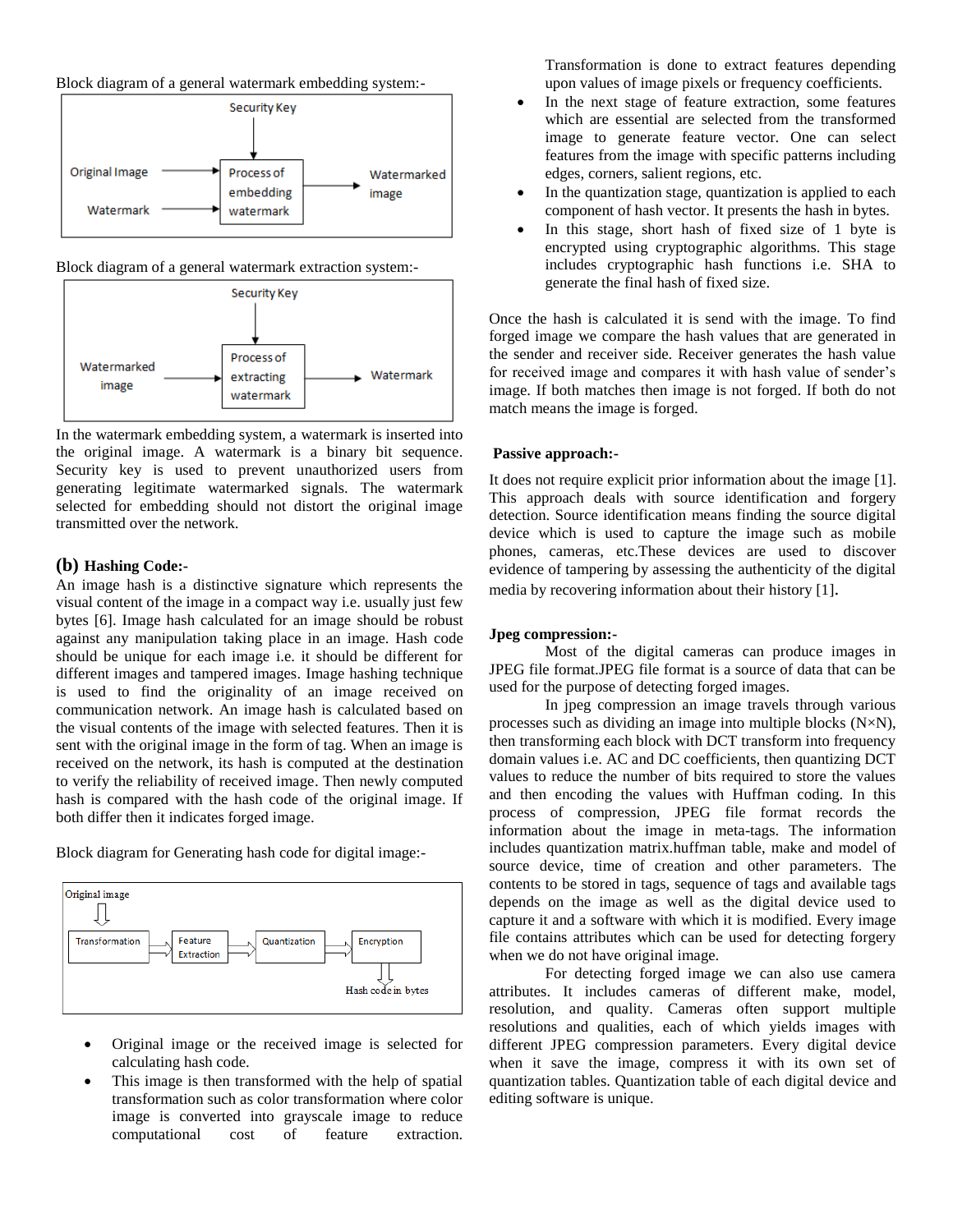#### **JPEG header format: -**

The JPEG format headers can be exploited for image authentication. A camera signature is extracted from a JPEG image consisting of information about quantization tables, Huffman codes, thumbnails, and exchangeable image file format (EXIF) [1].

JPEG header includes Image Parameters, Thumbnail parameters and EXIF metadata parameters which can be used for detecting forged image [1][7].

#### **Image Parameters:-**

It contains camera signature indicating the image dimensions, quantization table, and Huffman code. Each camera has its own sensor resolution so image dimension can be used to differentiate between cameras with different sensor resolution. It contains 8×8 quantization table presented with one dimensional array. Each component has a separate quantization table, so three tables are maintained for luminance $(Y)$ , chrominance  $(Cb)$  and Chrominance (Cr) respectively. All three tables give total 192 values which can be extracted from header. The Huffman code is specified as six sets of 15 values corresponding to the number of codes of length 1, 2, 15: Each channel is represented with two codes where one code is used for ac coefficient and the other is used for dc coefficients. In total, we extract 284 values from the full resolution image: 2 image dimensions, 192 quantization values, and 90 Huffman codes.

## **Thumbnail Parameters:-**

A thumbnail image is a smaller version of full resolution image. In jpeg compression process, a thumbnail version is often embedded in the JPEG header. The thumbnail is then compressed and stored in the header as a JPEG image. From the thumbnail image, we can extract image dimension, quantization table and Huffman code. As with the full resolution image, we have found that the chrominance channels are encoded with the same parameters. Some camera manufacturers do not support thumbnail image embedding in header. So if thumbnail image is not available then thumbnail parameters are assigned a zero value. In total, we extract 284 values from the thumbnail image same as image parameters: 2 thumbnail dimensions, 192 quantization values, and 90 Huffman codes.

#### **EXIF Metadata Parameters:-**

Camera signature contains EXIF metadata parameters which can be extracted for authentication of an image. EXIF parameters include information about an image as well as the source digital device used to capture the image. The information includes make and model of image description, image length, image width, source device, file size, date/time of creation, xresolution, y-resolution, resolution unit, and etc.Listing of attributes of an image depends on the source device or editing software.

## **Image Authentication:-**

We extract 284 header values from the full resolution image, a similar 284 header values from the thumbnail image, and another set of attributes from the EXIF metadata. These values form the signature can be used to find forged image. Specifically, the signature and camera make and model are extracted from the EXIF metadata and compared against authentic image signatures extracted from the same camera make and model.

EXIF tags of this image are a clear indication of image manipulation. The Software tag displays software used for editing the image, and the original date and time does not match last modification date and time.

Another method to find forged image is to find quantization table from received image. Every image when created with digital device it stores its device type as source in the attribute. When a device compress an image it uses quantization table of its own whereas any editing software that is used for altering an image uses its own quantization table when it does compression. Then the altered image contains the quantization table of its editing software. We can extract make and model from an image and compare its quantization table with the quantization table of received image. If both are same then received image is not forged.

An image's EXIF metadata can be relatively easily edited to alter the camera make and model [7].In this situation we can extract the quantization table from the received image and then compare it with quantization table all digital devices. If it matches to any one of them then the received image is not forged.

#### **III. Result and Discussion**

(a) Digital watermarking is a technique to authenticate the digital image received on communication channel. This technique embeds some authorized signatures, referred as watermark signals, into original digital images invisibly or visibly depending on the application scenarios. At the receiver side, the watermark can be extracted and compared with original watermark.

Drawback of watermarking:-

- Watermark must be inserted either at the time of recording the image, or later by a person authorized to do so. This limitation requires specially equipped cameras or subsequent processing of the original image.
- Inserting a watermark sometimes may result in distorted image.
- Watermark may vanish if someone manipulates the images.
- Resizing, compressing images from one file to another may diminish the watermark and it becomes unreadable.

(b) Computing Hash code for received image and comparing it with original image's hash code helps in finding forged image. If both the hash codes are different then the received image is forged.

Drawback of Hashing:-

- Computing and sending the hash value requires special calculations and time.
- Hash value send with the image can be extracted by manipulator to generate the same hash for forged image i.e. it is less secured.
- Extracted features may not be the ideal points.
- Accuracy of finding forged image is less.